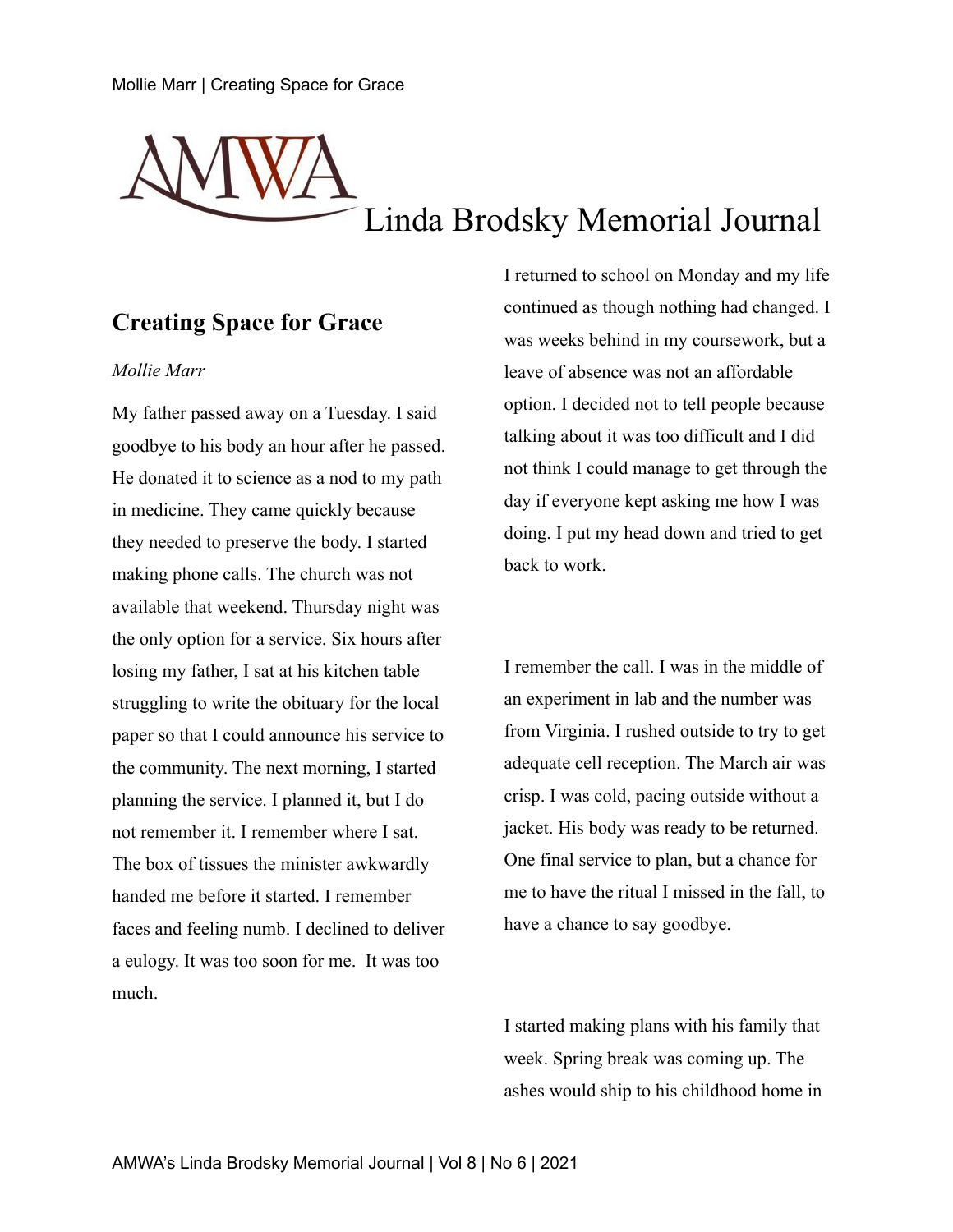#### Mollie Marr | Creating Space for Grace

Kentucky and I would fly out for the service and the internment. The travel ban was announced that Friday. I did not even have the chance to purchase the ticket. I thought my family would wait for me, but they were carrying their own grief and responded to its weight. They held the service, selected a headstone, and buried his ashes without me. I heard about it after it was over by text. The opportunity for the ritual was gone.

We need rituals. They are a part of healing, a way of memorializing and honoring those we love, and honoring and acknowledging our own loss. Families and healthcare professionals around the world have lost the opportunity for communal rituals. Goodbyes have been shared over cell phones and funerals over zoom. We have lost our past ways of grieving.

My father died in late October before the first case of COVID was announced, but because the timing was close, I empathized with the grief I heard about from healthcare professionals and families—the helplessness in the face of loss, the numbness, the uncertainty, the unexpected goodbye. I felt isolated, reaching for the phone to call my

Dad and talk about the new public health measures before remembering he was gone. I felt the weight of loss over and over again.

I carried on that Spring, like so many of my colleagues who suffered loss after loss and returned to work, to serve. I kept going. I turned in assignments late, cried in rooms and stairwells all over the hospital, and exploded in anger over an honest mistake. In my pain, and fear, and anger; on rare and magnificent occasions, I experienced what my father, a minister, would have called grace. People who were unaware of what I was carrying and looked past my failure, my unkind words, to lift me up.

Grace is a rare gift these days. We blame and penalize for tardiness and tiredness. We assume health, wellbeing, and intention; instead of considering that any number of things outside of someone's control might have occurred, might be present with them in the room. We assume we know what is going on and project our narrative onto others. We force disclosures to justify allowing a late assignment or a missed class. We are not owed an explanation for what someone else carries, and we should not